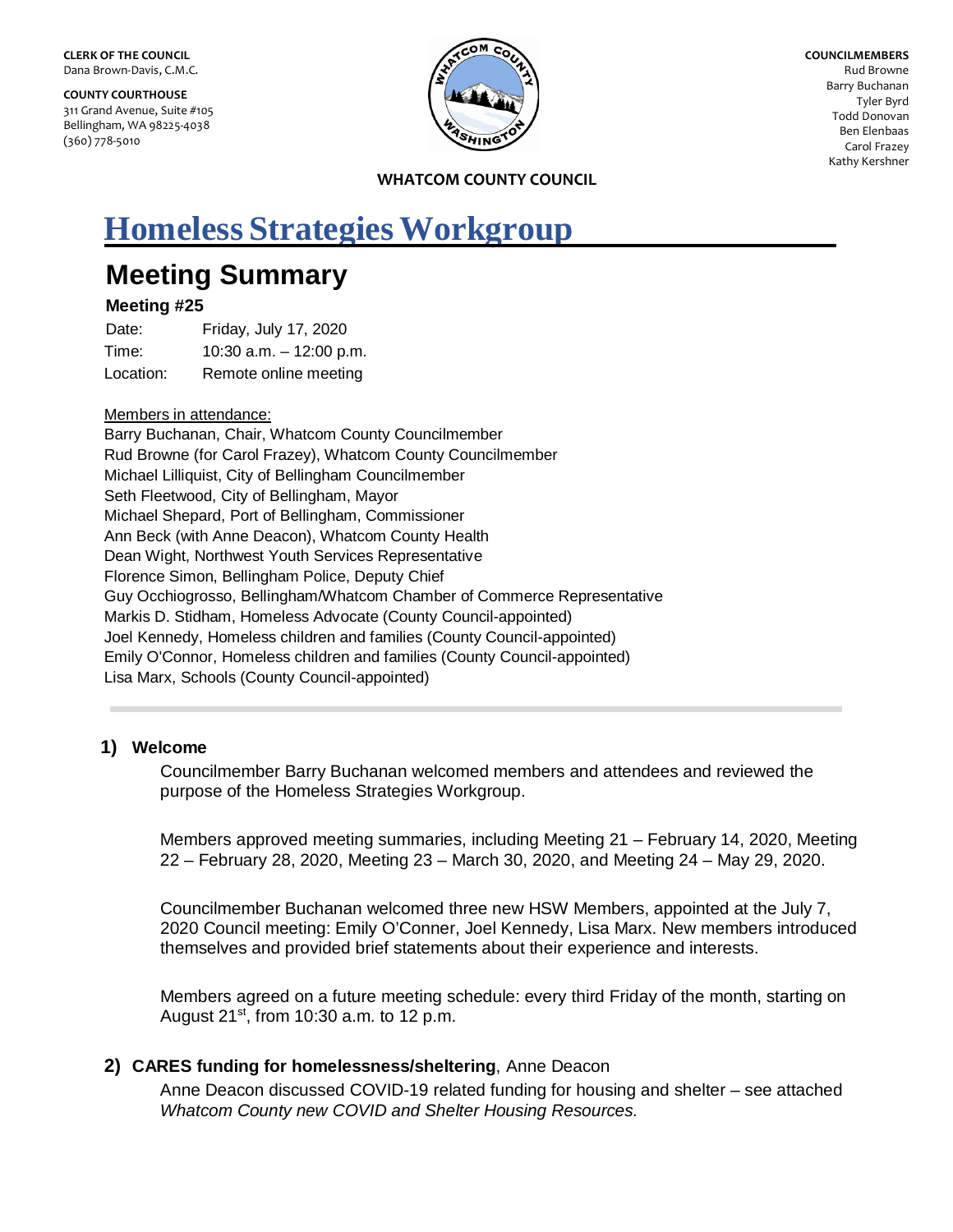HSW Members further discussed ideas about opportunities to use funding, including tent encampment locations, opportunities to transition from tent encampments to tiny homes, and providing specialty shelters. Ann Beck clarified that any providers would need to participate in reporting numbers to the state.

HSW members also discussed the extension of the Unity Village tiny home site and withdrawal of the permit for the Clean Green tiny home site.

Anne Deacon discussed an anticipated 20% reduction in sales tax collections resulting in almost \$700,000 in reduced funding for behavioral health and housing services.

HSW members discussed the important role of case management in not only housing services but also the next steps of connecting people to additional needed services.

HSW members discussed previous work with LIHI, including the role of residents in building and setting up tiny home villages and the importance of an outside agency handling community management rather than residents.

## **3) Update on Byron Ave Quarantine and Isolation Facility**, Anne Deacon

Anne Deacon updated members on the current facility use, including the following details:

- To date the facility has been used by 70 people.
- No COVID-19 outbreaks reported in the drop-in center
- County has extended site lease through November
- The facility has mostly been used by farm worker families
- 10-13 people are currently at the facility
- Over time there has been a range of people there, from 1-25 people at one time

### **4) Drop-In Center move (BHS to Cornwall Ave)**, Rick Sepler

Rick Sepler provided an update on the relocation of the Drop-In Center. Today, the Bellingham High School site closes and the new 200-bed Cornwall site opens. The lease is for 3 years with an option to renew for one additional year if needed. Fencing and landscaping will be installed around the site. The facility includes basic storage and capacity for a hot room. The site is an emergency COVID shelter site, which is in operation as long as the COVID emergency is in place. Permitting for the shelter for after the emergency is over is underway.

### **5) Preparing for winter shelter needs**

Ann Beck discussed winter sheltering, indicating that once contracts are in place for shelter and rental assistance through emergency COVID funding sources, staff will assess shelter numbers from previous years in comparison to available space to determine potential needs.

### **6) Public Comment**

The following speakers provided comments: Doug Gustafson, Tina Hayes, Dena Jensen